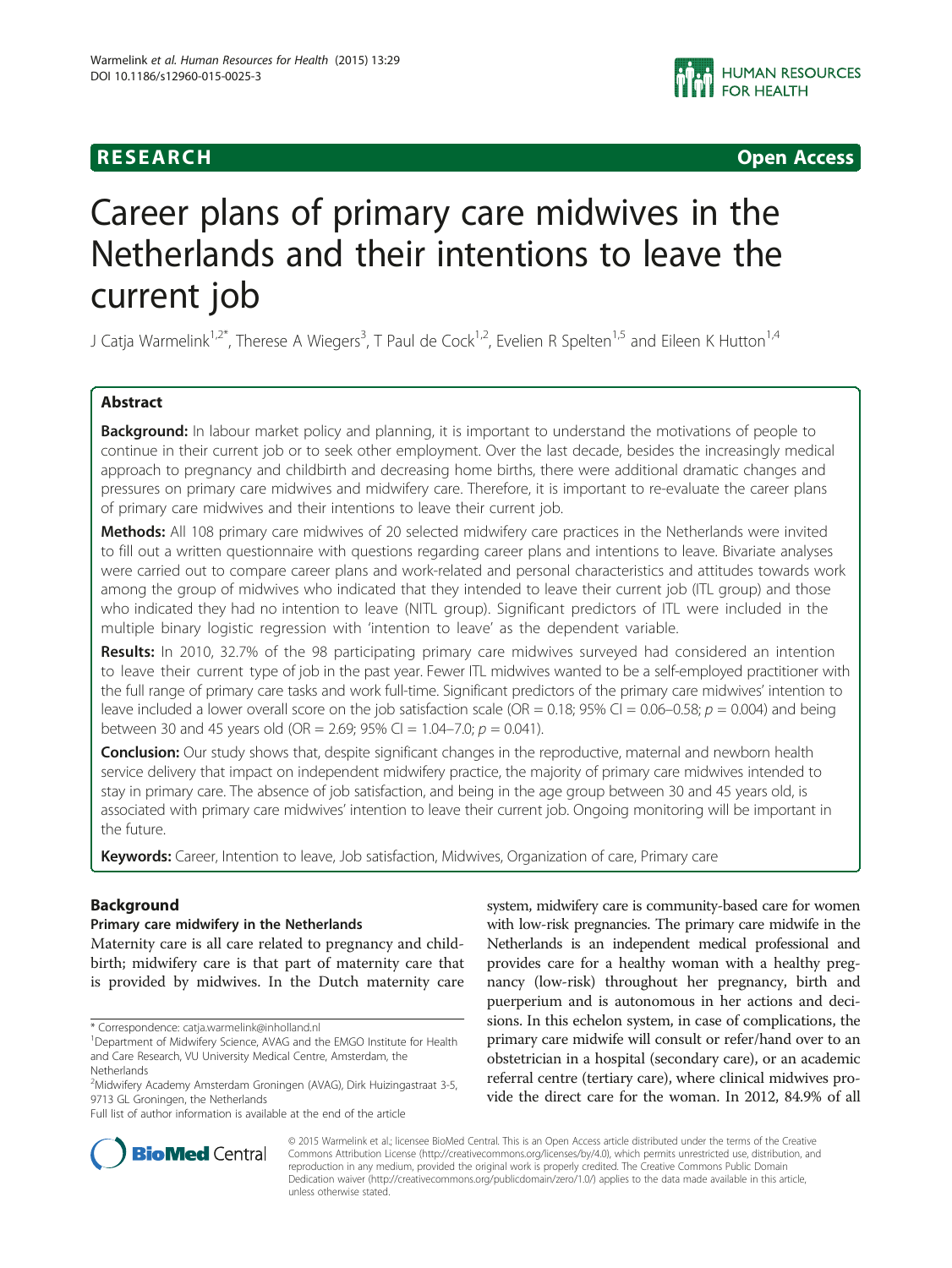pregnant women in the Netherlands received care in early pregnancy from a primary care midwife, 52.4% started labour with a primary care midwife and 30.4% of all births  $(n = 173 099)$  occurred with a primary care midwife at home or in a hospital setting [[1\]](#page-8-0). Almost all (95%) of the primary care midwives work in group practices, often with two or three colleagues, as self-employed practitioner, as employee in a partnership or as locum (a substitute midwife) [[2\]](#page-8-0). Each practice provides 24/7 care through office hours and on-call hours of the midwives. Practice assistants are clerical staff and can help the midwife with administrative and organizational tasks. There are no workload 'norms' for primary care midwives, because most of them are self-employed, meaning they can decide for themselves how many clients they want to accept and how much time they want to spend with each client. That means there is no workable definition for full-time or part-time working in midwifery care in the Netherlands [[3\]](#page-8-0). However, if 36– 40 h a week is considered full-time, on average the independently self-employed midwife works 0.75 full-time equivalent (FTE) [\[2](#page-8-0)]. Most midwives in the Netherlands work independently in primary care, but in recent years, there has been a shift towards clinical midwifery [\[4\]](#page-8-0). In 2010, 72% of the 2612 practising midwives in the Netherlands worked in primary care in 519 midwifery practices [\[2\]](#page-8-0). A growing number (28% in 2011, compared to 16% in 2001) of midwives were employed as clinical midwives by hospitals and work under supervision of an obstetrician [[2,5\]](#page-8-0). There is currently a debate on the reorganization of the maternity care system in the Netherlands. It may be a major turning point in the history of the midwifery care, going from an echelon system with primary, secondary and tertiary care to a more integrated maternity care system, where care from different providers is more integrated [[6,7](#page-8-0)].

Students of the 4-year Dutch midwifery education at bachelor level are primarily trained to become independent primary care midwives. Most midwives in the Netherlands begin their careers working in locum positions for a few years before leaving this job type and usually becoming an employee or partner in an independent midwifery practice [[8\]](#page-8-0). Various career changes are possible in primary care and can lead to a change in roles (such as when becoming an ultrasound operator, prenatal screener or preconception consultant) or a stronger focus on specific roles (such as providing prenatal and postpartum care but no intrapartum care). Career changes can also mean leaving primary care to get a job within the midwifery profession in different settings, like in the hospital as a clinical midwife and in midwifery education as a lecturer or a researcher, or leaving the midwifery profession altogether [[2,8](#page-8-0)].

The increasingly medical approach to birth in the Netherlands is demonstrated by growing demand for medical pain relief, increasing use of inductions and augmentation in labour, and a related decreasing number of births in primary care [\[6,7](#page-8-0)]. It is likely that more pregnant and birthing women will receive care from medical specialists and clinical midwives in hospital in the future instead of from community-based primary care midwives. Currently, a growing proportion (28% in 2011, compared to 17% in 2002) of practising midwives are employed as clinical midwives by hospitals, where they work under the supervision of an obstetrician [\[2,5\]](#page-8-0).

Over the last decade, besides the increasingly medical approach to pregnancy and childbirth and decreasing home births, there were additional dramatic changes and pressures on primary care midwives and midwifery care. The Dutch maternity care system was seriously criticized following the reports that the Netherlands had one of the highest rates of perinatal mortality in Europe. These figures were widely reported in various media, and often the automatic (unfounded) assumption was that the results were due to the unique Dutch organization of maternity care, leading to the suggestion that home birth and primary midwifery care were dangerous [[7](#page-8-0)]. In that context, little is known about the midwives' intention to maintain primary care practices. We do not know how many primary care midwives are considering leaving their current job in the light of these developments, nor factors associated with a desire to leave. Understanding the wishes of the current group of practising primary care midwives regarding their work situation can help further midwifery education and workforce planning. In this study, we wanted to examine the career plans of primary care midwives and their intentions to leave their current job.

# Career plans

Earlier studies [\[9](#page-8-0)-[12\]](#page-8-0) explored the career plans in general of primary care midwives in the Netherlands in 2001, 2002, 2003 and 2004 by asking about their preferred type of practice and preferred number of working hours in five years' time. The results indicated that most primary care midwives wanted to stay in the midwifery profession and two out of three primary care midwives wanted to be (or remain) self-employed practitioners in private practice, while one in fourteen wanted to work as a clinical midwife. Two out of three midwives would like to work part-time (as most midwives in the Netherlands do [[2\]](#page-8-0)). A survey among graduating midwifery students in 2004 in the Netherlands [\[12\]](#page-8-0) showed that most students preferred to start working full-time, but the majority of them planned to work part-time around the age of 30.

In our study, we wanted to explore the career plans of primary care midwives in the Netherlands in 2010 for the near future regarding the preferred type, nature and scope of their job in five years' time and the way they would *ideally* organize their job with regard to ideal working hours and ideal practice type. We also wanted to make a comparison of these career plans between midwives who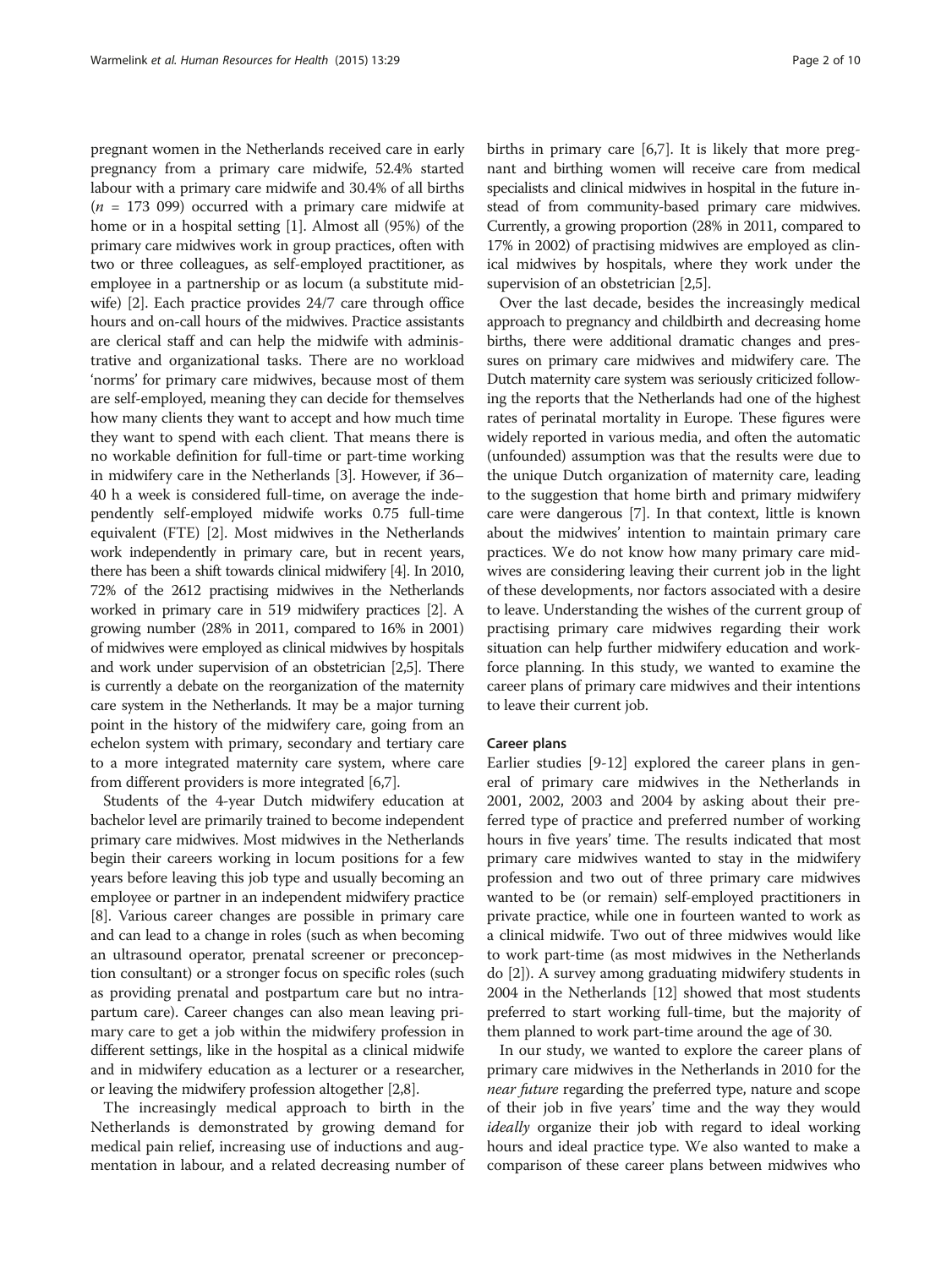have an intention to leave their current job (ITL) in the last year and those who have no intention to leave (NITL).

# Intention to leave

Earlier studies of midwives' intentions to leave their current job in the Netherlands indicated that on average 32% of midwives had been thinking about seeking other employment in the past year in the period from 2001 to 2004 [\[13](#page-8-0)]. No studies outside the Netherlands have reported on primary care midwives. Among related professions, Skinner et al. [\[14\]](#page-8-0) showed in 2010 that one third (33.6%) of Australian nurses and midwives had at some time (no time frame stated) considered leaving the profession and in 2012 and 2013, Aiken et al. [[15](#page-8-0)[,16](#page-9-0)] showed that of the hospital nurses, 14% in the United States of America, 19% in the Netherlands and up to 49% in Greece intend to leave their job in the next year.

International research shows important predictors of intention to leave the health care profession include: a) work-related factors, such as work developmental opportunities, work environment and leadership [\[17](#page-9-0)-[22\]](#page-9-0); b) personal characteristics, like being midcareer (between 30 and 45 years old) [\[23\]](#page-9-0), being a single mother [\[24](#page-9-0)], having young children at home or a poor work–life balance [\[17,21,25,26](#page-9-0)]; and c) attitudes towards work, like experienced or perceived work pressure [\[17\]](#page-9-0) and job satisfaction [\[17,18,25,27-30](#page-9-0)].

In our study, we wanted to assess the association between intentions of primary care midwives in the Netherlands to leave their job and factors associated with the likelihood of making this choice, such as a) work-related characteristics, including job type and region; b) personal characteristics, including age, family commitments and work–life balance; and c) attitudes towards work, like perceived work pressure and job satisfaction.

To summarize, three research questions were investigated in this study:

- 1. What are the career plans of primary care midwives in five years' time regarding their near future and ideal work situation?
- 2. What are the differences in career plans between midwives who have an intention to leave their current job (ITL group) and midwives who have no intention to leave (NITL group)?
- 3. What is the relationship between the primary care midwives' intention to leave their current job and their work-related and personal characteristics and attitudes towards their work?

# Methods

#### Study design

This study is part of the DELIVER study [[31](#page-9-0)], which is a multicentre prospective cohort study to evaluate primary care midwifery in the Netherlands with the main focus on quality, organization and accessibility of care.

#### Recruitment and enrolment of study participants

Twenty of the 519 primary care midwifery practices in the Netherlands participated in the DELIVER study [\[31](#page-9-0)]. Practices were sampled using three stratification criteria: practice type (dual or group practice), level of urbanization (urban or rural area) and region (north, centre or south). All 108 midwives from the 20 participating practices were asked to complete a written questionnaire in May 2010. Midwives who did not complete and return the questionnaire received a reminder.

# Data collection

Regarding career plans, two multiple choice questions probed how participants viewed their work situation in five years' time: "How do you see your work situation in five years' time, with regard to the preferred type of job" (self-employed practitioner, employee, clinical midwife, locum, lecturer, researcher or not employed anymore) and "How do you see your work situation in five years' time, with regard to the preferred nature and scope of your job" (primary care midwife with the full range of midwifery care, clinical midwife with the full range of midwifery care, 'only prenatal and postpartum care and no intrapartum care' or ultrasound operator in addition to or instead of midwifery care). On both questions, more than one answer could be given. Four questions ("What does your ideal midwifery practice look like, in terms of number of working hours and the ideal practice type (number of midwives, number of births and number of working hours of practice assistance") probed how participants saw their ideal work situation regarding organization of their job.

To measure the intention to leave, we asked the question "Have you been thinking about seeking other employ-ment in the past year" (yes/no) [[32](#page-9-0)]. The questionnaire included work-related characteristics such as working years, job type (self-employed practitioners, employees or locum), practice type (group or duo practice), other workrelated aspects (working in a single practice or in a number of practices, working also as an ultrasound operator, or in additional jobs other than practising midwife), level of urbanization (urban or rural area, or both), region (north, centre, south), country of midwifery education (in the Netherlands or abroad) and advanced postgraduate education (i.e. Masters degree) or additional training (ultrasonography, lactation consultancy). The questionnaire further included *personal characteristics* such as age (in years). Family commitments were measured with the questions "Do you have a partner" (yes/no) and "Do you have children at home" (yes/no) and with the follow-on question "Who is taking care of the children" (most of the time: me,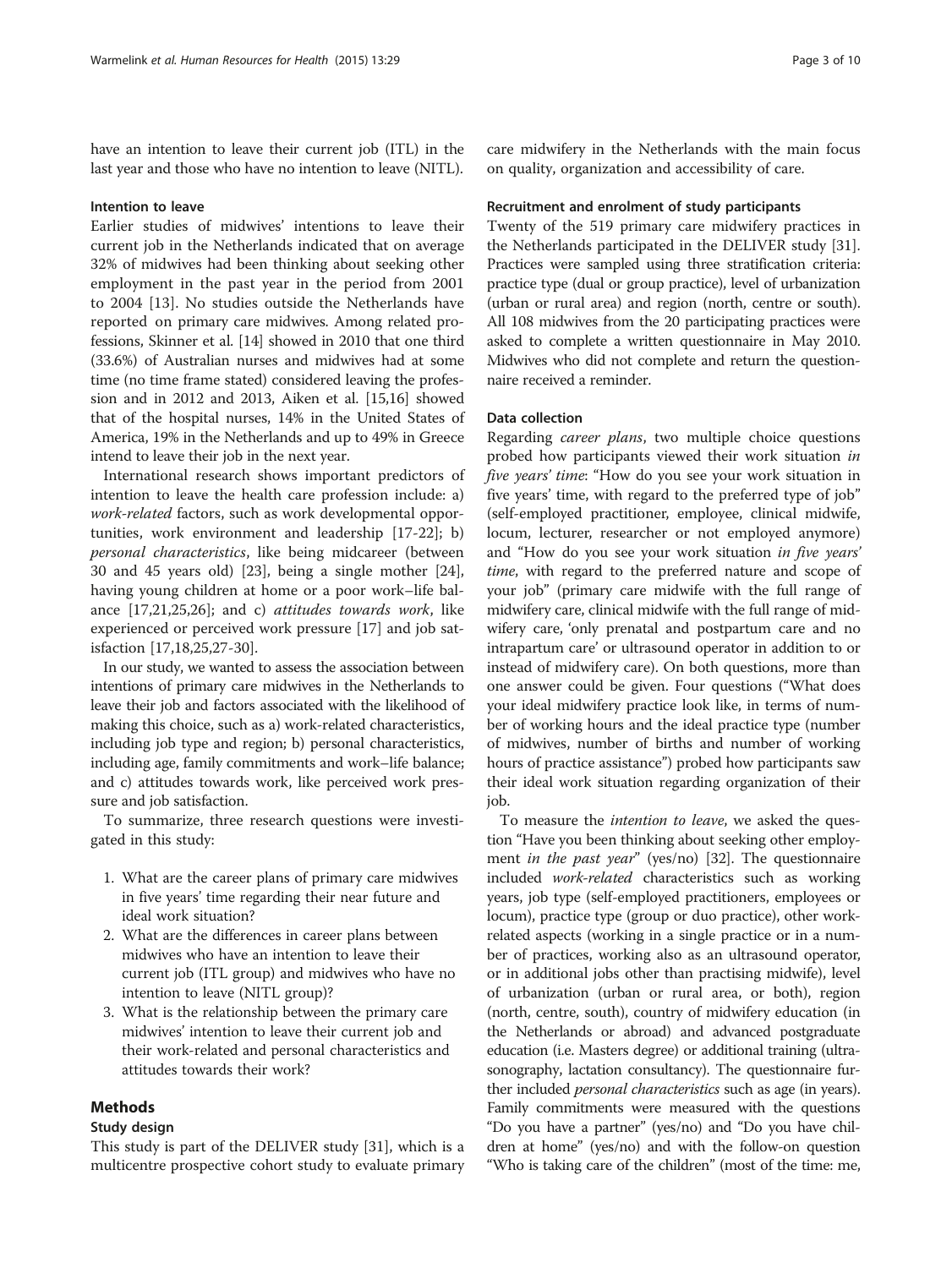my partner, both to the same amount, other). The question "Please indicate to what extent the combination of work and private life causes problems?" measured perceived problems in work–life balance using a 3-point rating scale (no problems, some problems, a lot of problems). Regarding attitudes towards work, perceived work pressure was measured based on the (five items) scale of Ruijters and Stevens [[33](#page-9-0)] and overall job satisfaction (seven items) on the scale of Boumans et al. [\[34\]](#page-9-0). Both scales consist of general statements about the work situation in which the participants can indicate to what extent they agree on a 5-point Likert scale (strongly agree to strongly disagree). Another question, "To what extent are you satisfied with your work", measured 'satisfied with the work' on a 4-point Likert scale. The question "Did you actually try to get another job?" (yes/no) measured job seeking activity.

# Data analysis

The variable 'age' was recorded into binary categories: the 'mid-career group' of between 30 and 45 years old vs. other ages, as suggested by Gurková et al. [\[23\]](#page-9-0). "Who is taking care of the children" was dichotomized in 'me being the main caretaker', versus other caretakers. 'Perceived problems in work–life balance' was dichotomized in 'no problems versus some/many problems'. A new variable (mothers with work–life balance problems) was made for participants who stated yes to both questions: "Do you have children at home" and "Do you have some/many problems in work–life balance". Scores scales were reversed so that higher scores represented higher perceived work pressure and higher job satisfaction. The variable 'satisfied with your work' was dichotomized in satisfied (score 1 'very satisfied' and 2 'satisfied') and less satisfied (score 3 'varying satisfied' and 4 'not satisfied').

All data were checked for outliers and extreme outliers were removed. Descriptive analyses were used to describe characteristics of the study population, and a comparison was made between the midwives who had an intention to leave their current job (ITL group) and midwives who did not had an intention to leave (NITL group). Bivariate analyses were carried out for comparing both groups with respect to work-related and personal characteristics, attitudes towards work and variables on career plans. For comparing means with respect to the continuous, normally distributed variables, we used Student's t-test. If equal variances could not be assumed (Levene's test), non-parametric equivalents were used. Pearson's chi-squared tests (or Fisher exact tests for small sample size) were used for comparing the distribution of percentages of both groups with respect to categorical variables.

Of the scales 'perceived work pressure' and 'overall job satisfaction', the mean scale score for the whole group and two subgroups and Cronbach's alpha were calculated.

Given our sample size of 98 cases, two predictors (independent variables) can be included in the multiple, hierarchical binary logistic regression model with the 'intention to leave' as the dependent variable model (the ratio of 30 cases for every variable [\[35](#page-9-0)]). Of all significant predictors of ITL (using a significance level of 10%), two variables that were independent from each other could be included. Of the scales, we preferred a reliability of the scale of Cronbach's alpha > .70. We used Pearson's r coefficient as a measure of statistical dependence between the predicting variables. The strength of the relationship between the variables was considered as moderate for  $r =$ .30 to .49 and strong for  $r = .50$  to 1.0. For inclusion in the model, in case of multicollinearity, we preferred a multiitem-scale above a single item. The variables in the final model were presented as odds ratios (OR) with 95% confidence intervals (CI). In the final model, a two-tailed  $p$ value of .05 or lower was considered statistically significant. SPSS, version 21, was used for the analyses.

# Ethical approval and privacy issues

This study was carried out as part of the national DELIVER study, which obtained ethical approval by the Medical Ethics Committee of the VU University Medical Centre in Amsterdam, the Netherlands (WC 008–100). Participation of the midwifery practices in this study was voluntary, and consent to cooperate in this study was given. Privacy was guaranteed in accordance with Dutch legislation. Midwives' anonymity was maintained by using anonymous midwife and practice identifiers.

# Results

# Baseline characteristics of participants

The questionnaire was returned by 99 of the 108 midwives (91.7% response rate).

One midwife did not answer some questions for our study and was thus excluded, leaving 98 midwives contributing to the study. Most participating midwives (95.9%) were working in group practices, 4.1% in duo practices and 0% in solo practice. Table [1](#page-4-0) shows the sample characteristics of the group of 98 participating primary care midwives and of the 32 midwives (32.7%) in the ITL group and 66 midwives (67.3%) in the NITL group.

# Career plans

Table [2](#page-5-0) shows how the participating primary care midwives see their future work situation in five years' time regarding their preferred type of job. Of all participants, 64.3% ( $n = 66$ ) gave one preferred type of job; the others gave more than one preference. Three quarters ( $n = 75$ ; 76.5%) of primary care midwives wanted to be (or remain) self-employed practitioners in their own midwifery practice, whether or not in combination with other job types. Significantly fewer midwives among the ITL group preferred to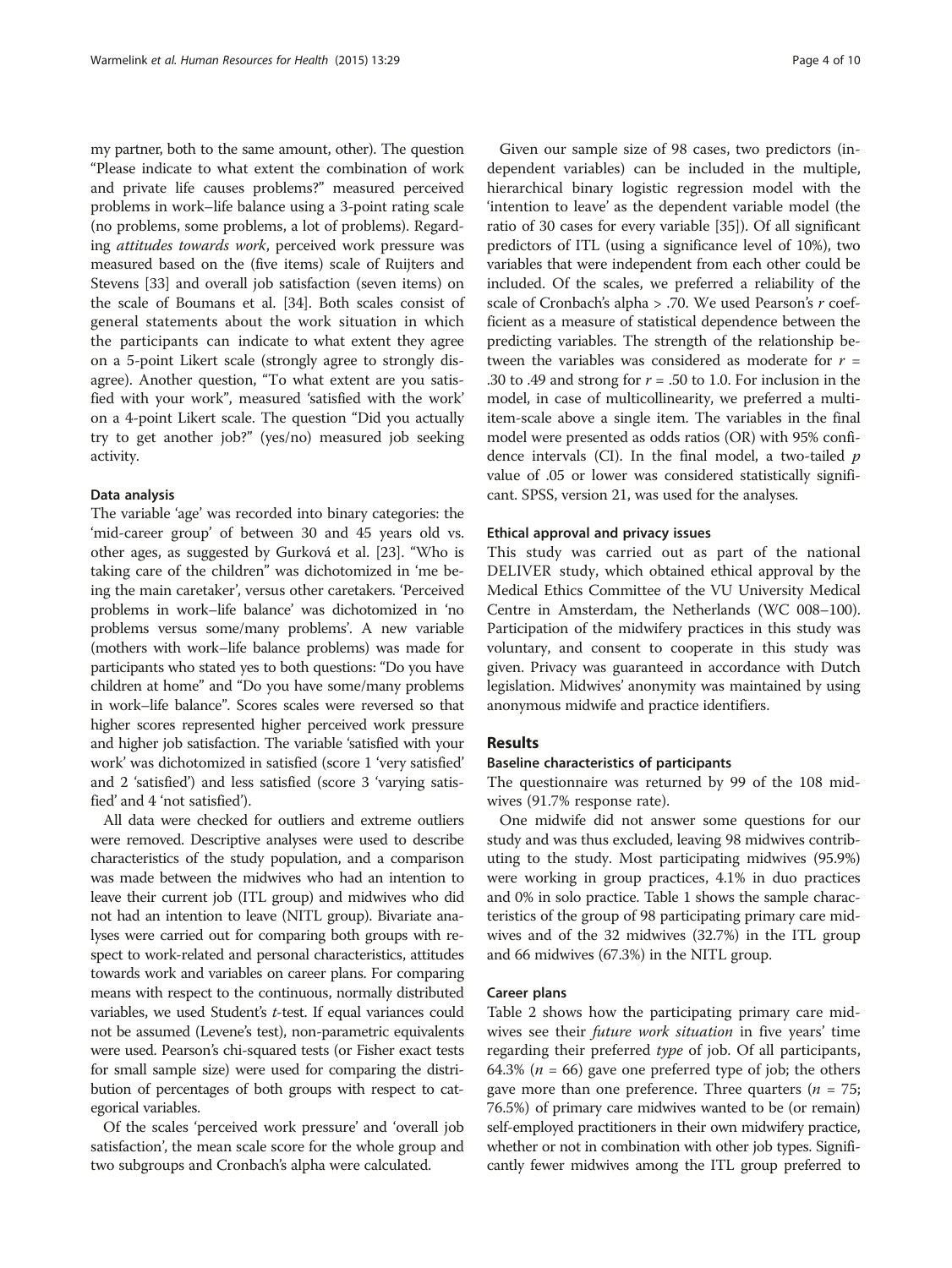|                                                                   | Total (98 (100%))      | ITL (32 (32.7%))       | NITL (66 (67.3%))      | р     |
|-------------------------------------------------------------------|------------------------|------------------------|------------------------|-------|
|                                                                   | $n$ (%); mean $\pm$ SD | $n$ (%); mean $\pm$ SD | $n$ (%); mean $\pm$ SD |       |
| Work-related                                                      |                        |                        |                        |       |
| Job type                                                          |                        |                        |                        | 0.272 |
| Self-employed practitioner                                        | 71 (72.4%)             | 26 (81.3%)             | 45 (68.2%)             |       |
| Employee                                                          | 18 (18.4%)             | 5 (15.6%)              | 13 (9.7%)              |       |
| Locum                                                             | $9(9.2\%)$             | $1(3.1\%)$             | 8 (12.1%)              |       |
| Group practice                                                    | 94 (95.9%)             | 32 (100%)              | 62 (93.9%)             | 0.155 |
| Other job types                                                   |                        |                        |                        |       |
| Working in a single practice                                      | 71 (72.4%)             | 21 (65.6%)             | 50 (75.8%)             | 0.292 |
| Also practicing in another practice                               | $4(4.1\%)$             | $1(3.1\%)$             | 3(4.5%)                | 0.739 |
| Ultrasound operator in another practice                           | 8(8.2%)                | 4 (12.5%)              | $4(6.1\%)$             | 0.275 |
| Also another job not as a midwife                                 | 16 (16.3%)             | 6(18.8%)               | 10 (15.2%)             | 0.651 |
| Level of urbanization                                             |                        |                        |                        | 0.765 |
| Urban                                                             | 30 (30.6%)             | 11 (34.4%)             | 19 (28.8%)             |       |
| Rural                                                             | 20 (20.4%)             | 7 (21.9%)              | 13 (19.7%)             |       |
| Urban and rural                                                   | 48 (49.0%)             | 14 (43.8%)             | 34 (51.5%)             |       |
| Region                                                            |                        |                        |                        | 0.725 |
| North                                                             | 26 (26.5%)             | 7 (21.9%)              | 19 (29%)               |       |
| Centre                                                            | 53 (54.1%)             | 19 (59.4%)             | 34 (51.5%)             |       |
| South                                                             | 19 (19.4%)             | 6 (18.8%)              | 13 (19.7%)             |       |
| Education                                                         |                        |                        |                        |       |
| Midwifery education in NL                                         | 81 (84.4%)             | 27 (84.4%)             | 54 (84.4%)             | 1.000 |
| Advanced/additional education                                     | 38 (38.8%)             | 10 (31.3%)             | 28 (42.4%)             | 0.287 |
| Mean working years (±SD)                                          | $12.8 \pm 9.9$         | $14.5 \pm 8.4$         | $12.0 \pm 10.5$        | 0.203 |
| Personal                                                          |                        |                        |                        |       |
| Mean age $(\pm SD)$                                               | $37.6 \pm 10.8$        | $49.4 \pm 9.6$         | $36.7 \pm 11.4$        | 0.238 |
| Age between 30 and 45 years old                                   | 35 (35.7%)             | 18 (56.3%)             | 17 (25.8%)             | 0.003 |
| Female                                                            | 96 (99.0%)             | 30 (96.8%)             | 66 (100%)              | 0.320 |
| Family commitments                                                |                        |                        |                        |       |
| Having a partner                                                  | 79 (81.4%)             | 26 (83.9%)             | 53 (80.3%)             | 0.673 |
| Having children at home                                           | 54 (55.7%)             | 20 (64.5%)             | 34 (51.5%)             | 0.229 |
| Be the main care taker                                            | 31 (31.6%)             | 10 (31.3%)             | 21 (31.8%)             | 0.955 |
| Problems combining work and private life                          | 73 (74.5%)             | 27 (84.4%)             | 46 (69.7%)             | 0.118 |
| Mother with work-life balance problems (composite score)          | 47 (48.5%)             | 18 (58.1%)             | 29 (43.9%)             | 0.194 |
| Attitudes towards work                                            |                        |                        |                        |       |
| Perceived work pressure <sup>a</sup> (mean scale score $\pm$ SD)  | $2.58 \pm 0.664$       | $2.78 \pm 0.673$       | $2.49 \pm 0.644$       | 0.044 |
| Overall job satisfaction <sup>b</sup> (mean scale score $\pm$ SD) | $4.50 \pm 0.418$       | $4.28 \pm 0.482$       | $4.61 \pm 0.339$       | 0.001 |
| Satisfied or very satisfied with work                             | 81 (82.7%)             | 20 (62.5%)             | 61 (92.4%)             | 0.000 |

# <span id="page-4-0"></span>Table 1 Sample characteristics of the whole group ( $n = 98$ ) and of the 32 primary care midwives who intended to leave their current job (ITL) compared to the contrast group (NITL)

<sup>a</sup>The higher the score (range 1-5), the higher the perceived work pressure. <sup>a</sup>The higher the score (range 1–5), the higher the perceived work pressure.<br><sup>b</sup>The higher the score (range 1–5), the higher the job satisfaction.

be self-employed in the past year compared to those with the NITL group (ITL = 62.5%; NITL = 83.6%;  $p = 0.022$ ).

Of the 32 midwives who have an intention to leave their current job (ITL group), 26 were self-employed midwives,

5 were employees and 1 was a locum. With regard to the preferred type of job, we looked in which direction they are moving. Eighteen of the 26 self-employed midwives wanted to remain a self-employed primary care midwife.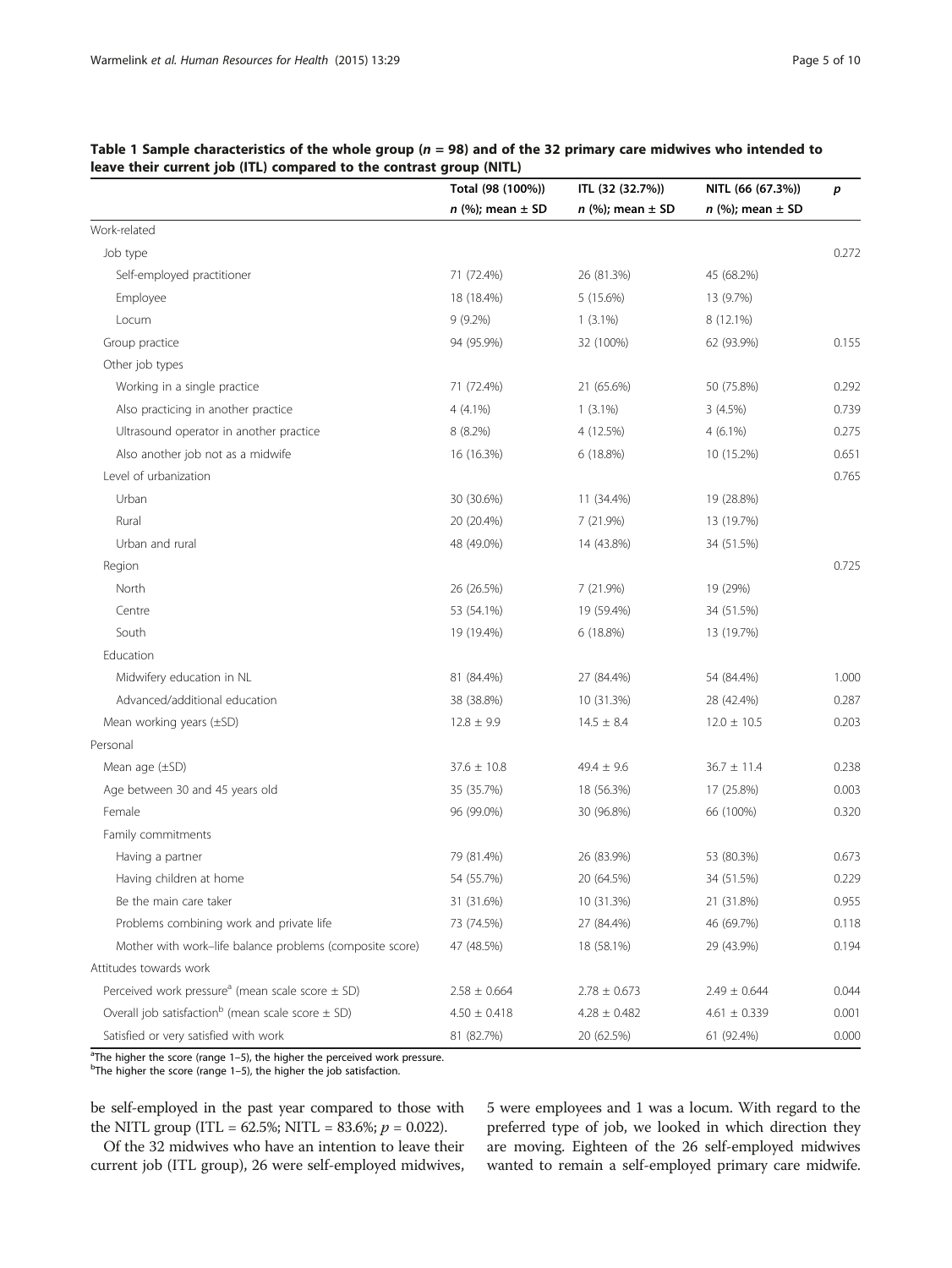|                                                                    | Total (98 (100%))      | ITL (32 (32.7%))         | NITL (66 (67.3%))      | p     |
|--------------------------------------------------------------------|------------------------|--------------------------|------------------------|-------|
|                                                                    | $n$ (%); mean $\pm$ SD | $n$ (%); mean $\pm$ SD   | $n$ (%); mean $\pm$ SD |       |
| Preferred type of job in five years' time <sup>b</sup>             |                        |                          |                        |       |
| Self-employed practitioner                                         | 75 (76.5%)             | 20 (62.5%)               | 55 (83.6%)             | 0.022 |
| Employee                                                           | 15 (15.3%)             | $3(9.4\%)$               | 12 (18.2%)             | 0.256 |
| Lecturer                                                           | 14 (14.3%)             | 7(21.9%)                 | 7 (10.6%)              | 0.135 |
| Researcher                                                         | $9(9.2\%)$             | 5(15.6%)                 | $4(6.1\%)$             | 0.124 |
| Clinical midwife                                                   | $7(7.1\%)$             | 4 (12.5%)                | 3(4.5%)                | 0.211 |
| Locum                                                              | $6(6.1\%)$             | $3(9.4\%)$               | 3(4.5%)                | 0.389 |
| Not working anymore                                                | $4(4.1\%)$             | $3(9.4\%)$<br>$1(1.5\%)$ |                        | 0.101 |
| Preferred nature and scope of job in five years' time <sup>c</sup> |                        |                          |                        |       |
| Full range of primary care                                         | 80 (82.5%)             | 21 (67.7%)               | 59 (89.4%)             | 0.009 |
| Ultrasound operator                                                | 27 (27.8%)             | 10 (32.3%)               | 17 (25.8%)             | 0.505 |
| Full range of clinical midwifery                                   | 7(7.2%)                | 4 (12.9%)                | 3(4.5%)                |       |
| Not employed anymore                                               | $4(4.1\%)$             | 3(9.7%)                  | 1(1.5%)                | 0.095 |
| Only prenatal and postnatal care and no natal care                 | $2(2.1\%)$             | 2(6.5%)                  | $0(0.0\%)$             | 0.101 |
| Future and ideal work situation in five years' time                |                        |                          |                        |       |
| Full-time job                                                      | 30 (30.9%)             | $5(16.1\%)$              | 25 (37.9%)             | 0.027 |
| Average part-time working time (hours per week)                    | $26.9 \pm 4.2$         | $25.6 \pm 4.2$           | $27.1 \pm 4.3$         | 0.639 |
| Ideal number of working hours (per week)                           | $34.8 \pm 6.3$         | $32.3 \pm 7.2$           | $36.0 \pm 5.4$         | 0.015 |
| Ideal number of midwives per practice                              | $4.3 \pm 1.5$          | $4.2 \pm 1.1$            | $4.3 \pm 1.6$          | 0.862 |
| Ideal amount of births per year                                    | $345 \pm 153$          | $323 \pm 137$            | $355 \pm 160$          | 0.338 |
| Ideal average of practice assistance (hours per week)              | $27.1 \pm 11.3$        | $27.2 \pm 9.6$           | $27.0 \pm 12.1$        | 0.927 |

<span id="page-5-0"></span>

| Table 2 Career plans of the whole group ( $n = 98$ ) and of the 32 primary care midwives who intended to leave their job |  |
|--------------------------------------------------------------------------------------------------------------------------|--|
| (ITL) compared to the contrast group (NITL) <sup>a</sup>                                                                 |  |

ar Have you been thinking about seeking other employment *in the past* year" (yes/no).<br>Prulow do you see your work situation in five years' time with regard to the proferred

<sup>b</sup>"How do you see your work situation in five years' time, with regard to the preferred type of job" (more than one answer possible).

<sup>c</sup>"How do you see your work situation in five years' time, with regard to the preferred nature and scope of your job" (more than one answer possible).

Other mentioned preferred job types were 'employee' (2×), 'locum' (2×), 'clinical midwife' (1×), 'lecturer' (6×), 'researcher' (4×) and 'not employed anymore' (3×). Of the 5 employees in the ITL group, 2 wanted to become a selfemployed primary care midwife and 1 preferred to remain an employee. Other preferred job types were 'locum' (1×), 'clinical midwife'  $(1\times)$ , 'lecturer'  $(1\times)$  and 'researcher'  $(1\times)$ . The only locum in the ITL group saw 'clinical midwife' as the preferred type of job in five years' time.

Table 2 also shows how the participants see their future work situation regarding the nature and scope of their job in five years' time. Of the participants, 63.3% gave one preferred nature and scope of job; the others gave more than one answer. Eighty of the 98 midwives wanted to be a primary care midwife with the full range of midwifery care, with a significant difference between the two groups (ITL = 67.7%; NITL = 89.4%;  $p = 0.009$ ). There were no significant differences between the two groups regarding the other preferred nature and scopes of job in the future.

Regarding their preferred *future* work situation, more NITL midwives are willing to work full-time (on average

36 to 40 h) (ITL = 16.1%; NITL = 37.9%;  $p = 0.027$ ). There were no differences between the ITL and NITL groups on the average amount of working hours per week between the midwives who wanted to work part-time (range 16–32 h). There was however a significant difference on the *ideal* numbers of working hours per week between the two groups  $(ITL = 32.3 \pm 7.2 \text{ h}; \text{NITL} = 36.0 \pm 5.4 \text{ h}; p = 0.015)$ . There were no significant differences between the two groups on their view of the ideal practice type (number of midwives, births and working hours of practice assistance). One midwife answered "90" to the question what the ideal number of midwives was. We excluded this from the calculation of the mean, because it was an extreme outlier.

# Intention to leave

The ITL and NITL groups did not differ on work-related characteristics or on personal characteristics (Table [1](#page-4-0)). Although there were no significant differences between the two groups in mean age, there was a difference ( $p =$ 0.003) when we looked at a specific age group: 56.3% of the midwives between 30 and 45 years old had an intention to leave their current job versus 25.8% of the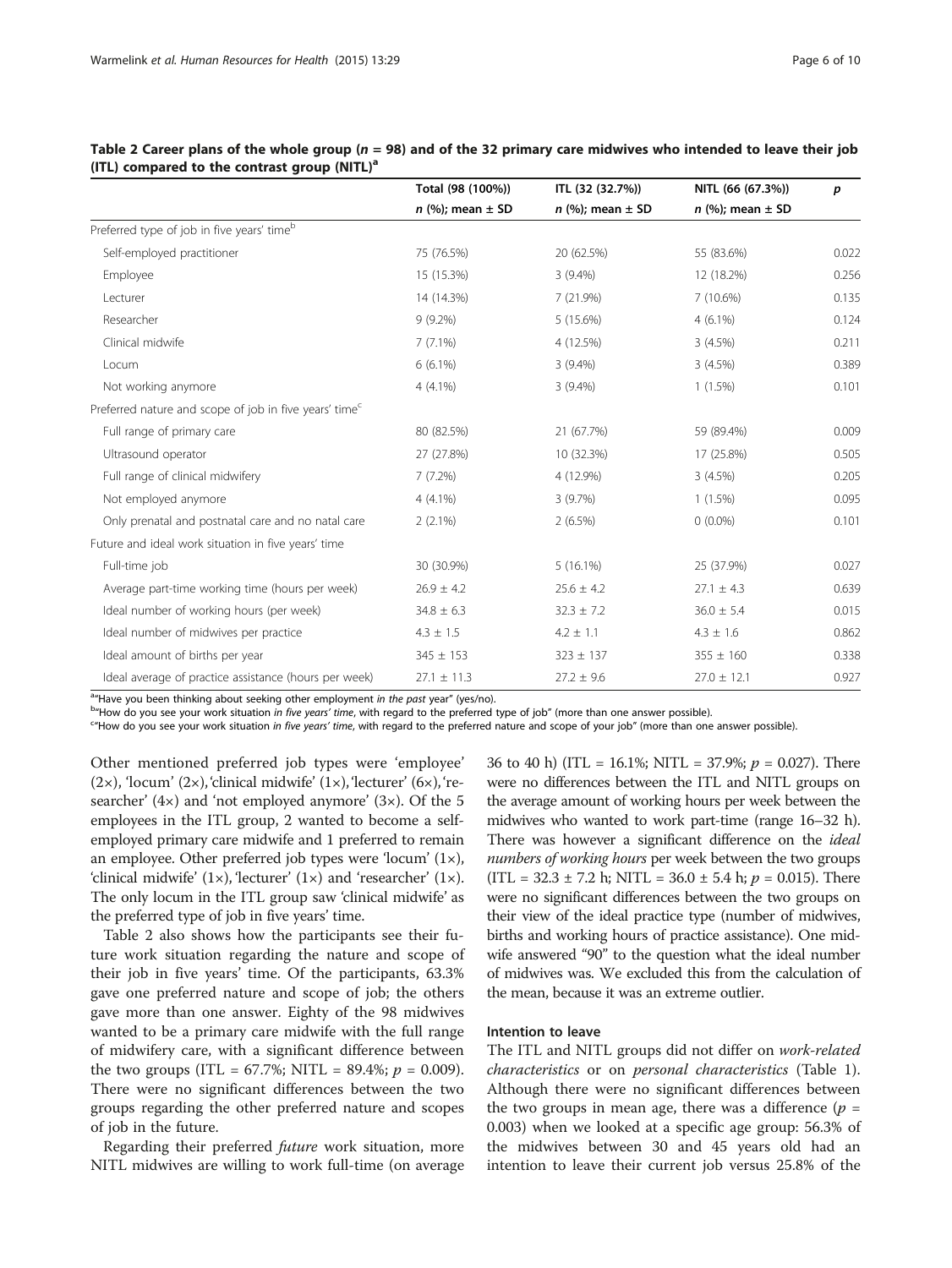midwives younger than 30 or older than 45. We also observed a moderate positive correlation between ITL and age group 30–45 years ( $r = 0.30$ ,  $p = 0.003$ ). The variable age group 30–45 years was included in the logistic regression model.

Table [1](#page-4-0) shows significant differences between the ITL and NITL groups on the mean scale score on 'perceived work pressure', 'overall job satisfaction' and 'satisfied with the work'. Correlation analyses demonstrated a positive correlation between ITL and 'perceived work pressure'  $(r = 0.20, p = 0.044)$  and a negative correlation with 'overall job satisfaction' ( $r = -0.37$ ,  $p < 0.001$ ) and 'satisfied with the work'  $(r = -0.37, p < 0.001)$ . Looking at the above-mentioned predicting variables regarding attitudes towards work 'overall job satisfaction' showed a positive relationship with 'satisfied with the work' ( $r = 0.56$ ,  $p <$ 0.001). We calculated the reliability of the scales 'perceived work pressure' and 'overall job satisfaction': Cronbach's alpha of 0.687 and 0.791, respectively. None of the items would increase the reliability if removed. Regarding attitudes towards work, we chose to put 'overall job satisfaction' in the logistic regression model.

Table 3 shows that among the 98 midwives, the overall score on the job satisfaction scale (OR =  $0.18$ ; 95% CI = 0.06–0.58;  $p = 0.004$ ) and being in the age group between 30 and 45 years old (OR = 2.69; 95% CI = 1.04– 7.0;  $p = 0.041$ ) were significant predictors of the primary care midwives' intention to leave their job. In other words, midwives who were more satisfied with their job were much less likely to want to leave their job, controlling for the age factor in the model. However, the primary care midwives between 30 and 45 years old were 2.7 times more likely to have intentions to leave than midwives of other ages, taking job satisfaction into account. So, regardless of the level of satisfaction—even if they are very satisfied with their current job—primary care midwives between 30 and 45 years old are more inclined to consider seeking other employment than midwives in other age groups.

Table 3 Binary logistic regression model analysing the relationship between the overall job satisfaction (5-point Likert scale), being between 30 and 45 years old and likelihood that a primary care midwife has an intention to leave her current job

| Variable                           | $(\beta)$     | <b>SE</b> | Wald $X^2$ p |      | Odds <sub>s</sub><br>ratio |       |             |
|------------------------------------|---------------|-----------|--------------|------|----------------------------|-------|-------------|
|                                    |               |           |              |      |                            |       | Lower Upper |
| Overall job<br>satisfaction        | $-1.712$ .598 |           | 8.188        | .004 | .180                       | 0.056 | 0.583       |
| Between 30 and 991<br>45 years old |               | .485      | 4.172        | .041 | 2.694                      | 1.041 | 6.975       |
| Constant                           | 2.776         | 1.050     | 6.991        | .008 | 16.059                     |       |             |

Seven midwives actually tried to get another job (outside primary care, but within the midwifery profession) as a clinical midwife, researcher or lecturer.

# Discussion

# Summary of the results

In our study, we wanted to find out what the career plans of primary care midwives in five years' time would be and compare the characteristics of midwives who had an intention to leave with midwives who had no intention to leave their current job. We also wanted to examine the relationship between a primary care midwife's intentions to leave the current job and her work-related characteristics, personal characteristics and attitudes towards work. Knowing the wishes of the current group of practising primary care midwives about their work situation may help further midwifery education and workforce planning.

Three quarters of the primary care midwives wanted to remain or become self-employed practitioners in their own midwifery practice in five years' time and practice a full range of midwifery care. Consistent with previous studies in the Netherlands [[13\]](#page-8-0), one third of the participating primary care midwives in this study reported an intention to leave their current job. A number of differences in career plans were found between primary care midwives who have an intention to leave compared to those midwives who do not have an intention to leave. Fewer ITL midwives wanted to be a self-employed practitioner with the full range of primary care tasks and work full-time. There were no significant differences between the ITL and NITL groups regarding other preferred types or nature and scope of the jobs or in the way they would organize their ideal practice type. Of the work-related and personal characteristics and attitudes towards the job that were investigated, job satisfaction and 'age group 30–45 years old' were found to be related to the consideration to leave the job.

# Comparison with other research Career plans

In our study, most of the primary care midwives wanted to remain or become self-employed practitioners in private practices in the near future, less than 5% of the primary care midwives did not want to be employed anymore in the near future, while 7.1% of all primary care midwives in our study wanted to leave primary care and work in a hospital as a clinical midwife in the future. These results were similar to the results reported by Wiegers and Janssen [[13](#page-8-0)]. Regarding the way the (predominantly female) midwives would ideally organize their job, two thirds of the participants, and especially ITL midwives, wanted to work parttime in the future, like many women in the Netherlands. Before the arrival of the first child, one in two of all women in the Netherlands work full-time; after the arrival of the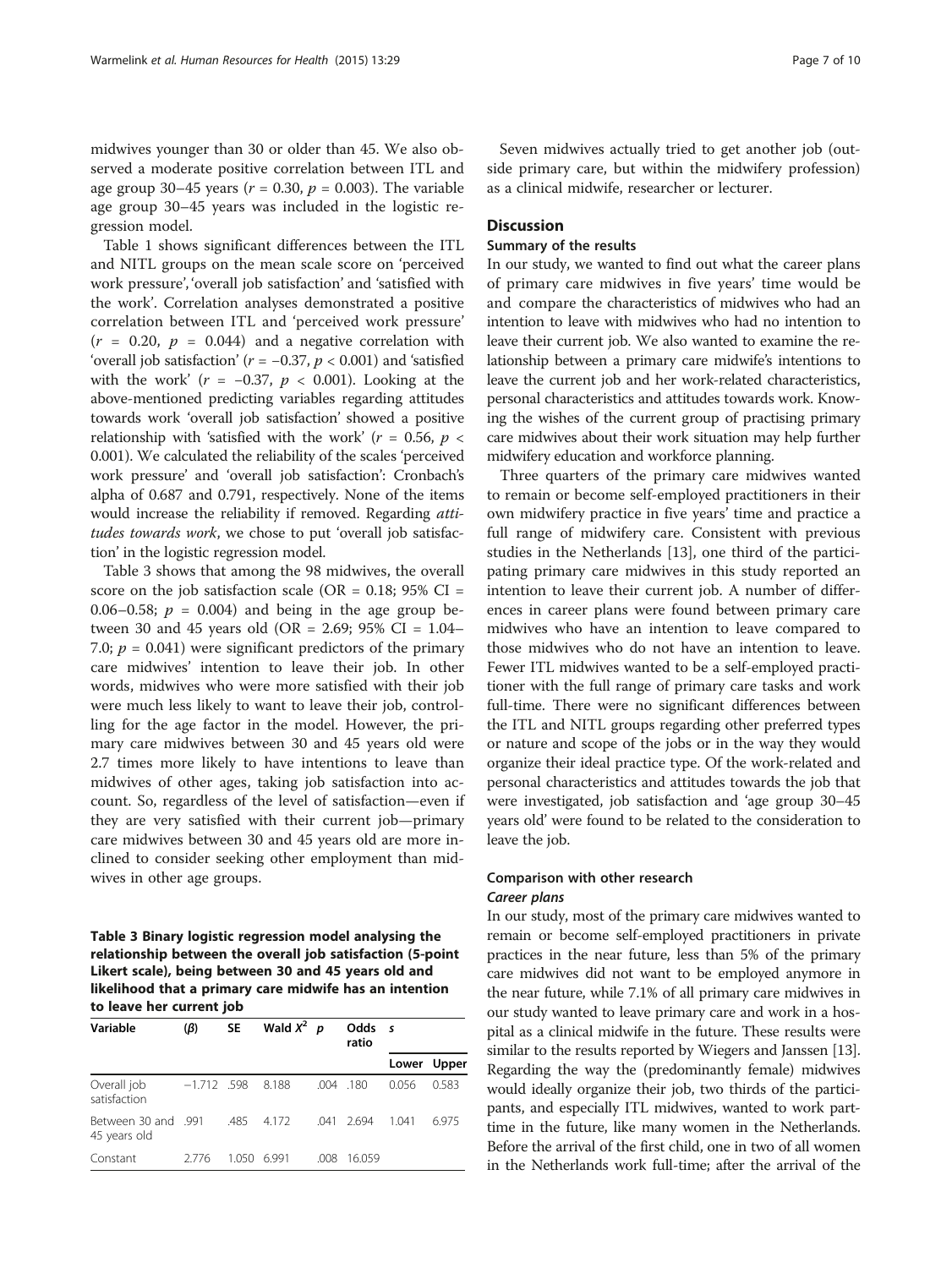first child, this drops to one in five [\[24\]](#page-9-0). The mean age of the midwives is low compared to that of other groups of caregivers with an equivalent duration of education [[13](#page-8-0)]. This may suggest that many midwives' desire for part-time work may be related to the (expected) demands that come with having a family with (small) children [\[12](#page-8-0)[,23\]](#page-9-0).

#### Intention to leave

An earlier study of Wiegers and Janssen [[13](#page-8-0)] on primary care midwives' intentions to leave their job in the Netherlands showed similar results: one third (on average 32.3%) of the midwives had been thinking about seeking other employment in the past year in 2001 to 2004. The intention-to-leave ratio of the primary care midwives in our study is 3/10. While similar ratios for other countries are not available, they can be compared to those of hospital nurses. In Europe, the intention-to-leave ratio varies between 5/10 (i.e. in Greece, Finland and Poland) and 2/10 (i.e. in Netherlands and Norway) [\[16\]](#page-9-0). In our study, we did not find work-related factors as predictors of intention to leave the care profession. Relevant predictors came from the other two categories (personal characteristics and attitudes towards work). First, similar to a study by Gurková et al. [\[23](#page-9-0)], we found that midwives between 30 and 45 years old had a stronger inclination to leave the job than midwives in other age groups. Second, like other studies among care professionals, we found that job satisfaction was a significant predictor of midwives' intentions to leave.

Almost 83% of primary care midwives in our study indicated that they were satisfied with their work. The 17% relative dissatisfaction compares favourably to job dissatisfaction among hospital nurses in Greece (56%), Ireland (42%) and China (45%) and is comparable to rates of dissatisfaction among hospital nurses in Sweden (22%), Norway (21%), Switzerland (21%) and the Netherlands  $(11\%)$  [[15,](#page-8-0)[16,30\]](#page-9-0). It may be that the way in which midwifery care is organized in the Netherlands in 2010 with midwife-led care by independent, autonomous primary care midwives results in satisfied primary care midwives. This hypothesis is supported by our earlier exploratory work [[36](#page-9-0)] that found factors contributing to job satisfaction among primary care midwives included direct contact with clients, supportive cooperation and teamwork with immediate colleagues, the organization of and innovation within their practice group and the independence, autonomy, freedom, variety and opportunities that they experienced in their work.

#### Importance of these findings

In labour market policy and planning, it is important to understand the motivations of people to continue in their current job or to seek other employment. Given the ongoing shift towards clinical midwifery in the Netherlands

[[4\]](#page-8-0), understanding the wishes of primary care midwives regarding their work situation in the near future can help further workforce planning in maternity care. Primary care midwives have been under pressure of negative media, criticism, changing systems, etc., and therefore, it was important to re-evaluate their intention to leave their job. Our study shows that, despite some of the uncertainties about the future of primary midwifery care, the majority of primary care midwives intended to stay in primary care and this appears to be associated with job satisfaction. Ongoing monitoring will be important in the future, and any changes to the midwifery care system should take into consideration the perspective and preferences of all relevant professionals, including midwives.

#### Strengths and limitations

Generalizability to primary care midwifery has been enhanced by the participation of midwifery practices from various geographical locations in the country. The practices in our study were a good representation for the Netherlands in terms of region and degree of urbanization. The response rate was high (91.7%). Wiegers and Janssen [[13](#page-8-0)] also studied the question what career plans primary care midwives had regarding their work situation. The percentage (73.5%) of self-employed primary care midwives in the earlier study of Wiegers and Janssen in 2006 [[13](#page-8-0)] was in accordance with the number of self-employed primary care midwives (72.7%) in this study.

There are limitations that must be considered in the interpretation of the results. The number of midwives is rather low ( $N = 98$ ). By design, the midwives were selected from primary care practices only and are therefore not representative of the whole group of active midwives, including clinical midwives. Compared to Wiegers and Janssen [[13](#page-8-0)], we see in our study a higher percentage of employed midwives (11.9% vs. 18.4%) and fewer locums (14.6% vs. 9.2%) and regarding the practice size, in our study, more midwives were working in group practices (46.9% vs. 95.9%), less midwives in duo practices (27.1% vs. 4.1%) and no midwife in solo practice (26.0% vs. 0%), so comparisons based on practice organization are tentative. There is also the issue of unknown unknowns: there is always the possibility of new variables that have not been considered or even defined, yet critical to the outcome. We did not take into account the 'ease of movement' as a factor commonly found in labour market models, like 'job embeddedness' (representing the midwives' intra-organizational investments made both on and off the job) and the 'job alternatives' (defined as jobs available to midwives that they are qualified for and willing to accept) [[37,38\]](#page-9-0). Nor did we focus on vocational interest as a predicting factor for leaving one's job [[39](#page-9-0)]. These factors will be important to include in future studies to develop deeper understanding. A disadvantage with our cross-sectional observational design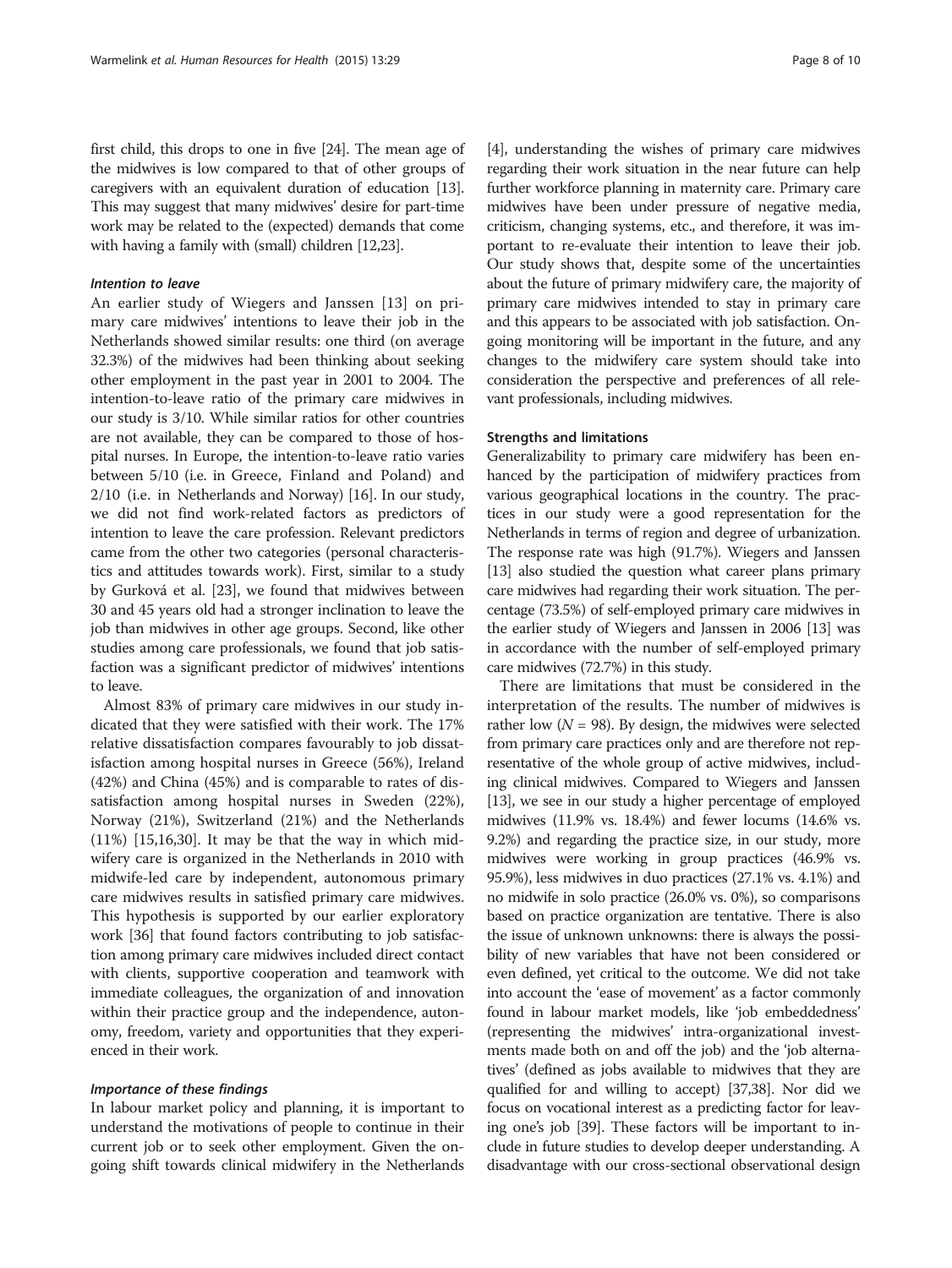<span id="page-8-0"></span>is that it does not differentiate between cause and effect and does not provide an explanation for its findings. In this study, we identified associations that can be more rigorously studied in further research using other study designs.

It may be difficult to generalize the results to maternity care in other countries, because the Netherlands has a different setting of maternity care to most other Western countries. Furthermore, predicting leaving one's job in rather individualistic cultures, such as the Netherlands, can be different from more collectivistic cultures [[40](#page-9-0)]. The study of Ramesh and Gelfand [\[40\]](#page-9-0) showed that person– job fit was a significant predictor of lower turnover in an individualistic country, whereas person–organization fit, organization links and community links were significant predictors of lower turnover in a collectivistic country. On the other hand, the results of our study can be relevant for countries that have a comparable maternity care system with autonomous midwives in private practice or countries that are implementing midwife-led maternity care [7,[41](#page-9-0)].

#### Recommendations

It would seem unrealistic to expect participants to never consider leaving their profession. Career changes are something 'normal' that a majority of midwives may consider at some point during their career. The high level of job satisfaction indicated that midwives generally enjoy their work in the primary care in the current system. When a different model of organization of midwifery care is envisioned in the Netherlands, for instance a system of more integrated maternity care (see the '[Primary care midwifery in](#page-0-0) [the Netherlands](#page-0-0)' section), the high current job satisfaction among primary care midwives should be taken into account. A recommendation for potential further studies (quantitative as well as qualitative) would be to explore factors contributing to the job satisfaction of midwives. Furthermore, these studies should comprise all midwives including those who work in education, in research and in a hospital and those midwives who are not yet graduated or who are temporarily not working and might consider returning to primary care midwifery.

# Conclusion

Our study shows that, despite some of the uncertainties about the future of primary level midwifery care, the majority of primary care midwives intended to stay in primary care. Three quarters of the primary care midwives in the Netherlands wanted to remain or become selfemployed practitioners in their own midwifery practice in five years' time and practice a full range of midwifery care. Consistent with previous studies, one third of the participating primary care midwives in this study had an intention to leave their current job. This study found the absence of job satisfaction, and being in the age group

between 30 and 45 years old, to be associated with primary care midwives' intention to leave their current job. If and when a different model of organization of maternity care is envisioned in the Netherlands, the high current job satisfaction among primary care midwives should be taken into account.

#### Competing interests

The authors declare that they have no competing interests.

#### Authors' contributions

TW, ES and EH originated and supervised the DELIVER study and the recruitment of the midwifery practices. CW analysed the data and drafted the manuscript. TW, PdC, ES and EH read and corrected the draft versions of the manuscript. All authors approved the final manuscript.

#### Acknowledgements

This study was funded by the Academy of Midwifery Amsterdam-Groningen. The authors are indebted to the midwives who participated in this study and the DELIVER research assistants, Ruth Baron, Monique Pereboom and Myrte Westerneng.

#### Author details

<sup>1</sup>Department of Midwifery Science, AVAG and the EMGO Institute for Health and Care Research, VU University Medical Centre, Amsterdam, the Netherlands. <sup>2</sup>Midwifery Academy Amsterdam Groningen (AVAG), Dirk Huizingastraat 3-5, 9713 GL Groningen, the Netherlands. <sup>3</sup>Netherlands institute for health services research (NIVEL), Utrecht, the Netherlands. 4 Faculty of Health Sciences, McMaster University, Hamilton, Canada. 5 Department of Medicine, Nursing and Health Sciences, Monash University, Melbourne, Australia.

# Received: 2 December 2014 Accepted: 26 April 2015 Published online: 10 May 2015

#### References

- 1. The Netherlands Perinatal Registry. Perinatal care in the Netherlands 2012. Utrecht: The Netherlands Perinatal Registry; 2013.
- 2. Hingstman L, Kenens R. Cijfers uit de registratie van verloskundigen: peiling 2011. Utrecht: NIVEL; 2011.
- 3. Wiegers TA, Warmelink JC, Spelten ER, Klomp GMT, Hutton EK. Workload of primary care midwives in 2010. Midwifery. 2014;30(9):991–7.
- 4. Batenburg R, van der Lee I, Wiegers T, van der Velden L. De arbeidsmarkt voor verloskundigen in 2012 en2022/2027; Een capaciteitsraming op basis van beleidsrijke scenario's. Utrecht: NIVEL; 2013.
- 5. Hingstman L, Kenens R. Cijfers uit de registratie van verloskundigen: peiling 2002. Utrecht: NIVEL; 2002.
- 6. Christiaens W, Nieuwenhuijze MJ, de Vries R. Trends in the medicalisation of childbirth in Flanders and the Netherlands. Midwifery. 2013;29:1–8.
- 7. de Vries R, Nieuwenhuijze M, Buitendijk SE, Members of Midwifery Science Work Group. What does it take to have a strong and independent profession of midwifery? Lessons from the Netherlands. Midwifery. 2013;29(10):1122–8.
- 8. KNOV. Midwifery in the Netherlands. Utrecht: KNOV; 2015. [http://www.knov.nl/](http://www.knov.nl/samenwerken/tekstpagina/489/midwifery-in-the-netherlands/) [samenwerken/tekstpagina/489/midwifery-in-the-netherlands/](http://www.knov.nl/samenwerken/tekstpagina/489/midwifery-in-the-netherlands/). Accessed 3 April 2015.
- 9. Wiegers TA, Coffie D. Monitor Verloskundige Zorgverlening. Rapportage eerste meting, najaar 2001. Utrecht: NIVEL; 2002.
- 10. Wiegers TA, Coffie D. Monitor Verloskundige Zorgverlening. Rapportage tweede meting, najaar 2002. Utrecht: NIVEL; 2003.
- 11. Wiegers TA, Janssen BM. Monitor Verloskundige Zorgverlening. Rapportage derde meting, najaar 2003. Utrecht: NIVEL; 2004.
- 12. Wiegers TA, Janssen BM. Monitor Verloskundige zorgverlening, Rapportage vierde meting, najaar 2004. Utrecht: NIVEL; 2005.
- 13. Wiegers TA, Janssen BM. Monitor Verloskundige zorgverlening, eindrapportage. Utrecht: NIVEL; 2006.
- 14. Skinner V, Madison J, Humphries JH. Job satisfaction of Australian nurses and midwifes: a descriptive research study. Aust J Adv Nurs. 2012;29(4):19–27.
- 15. Aiken LH, Sermeus W, Van den Heede K, Sloane DM, Busse R, McKee M, et al. Patient safety, satisfaction, and quality of hospital care: cross sectional